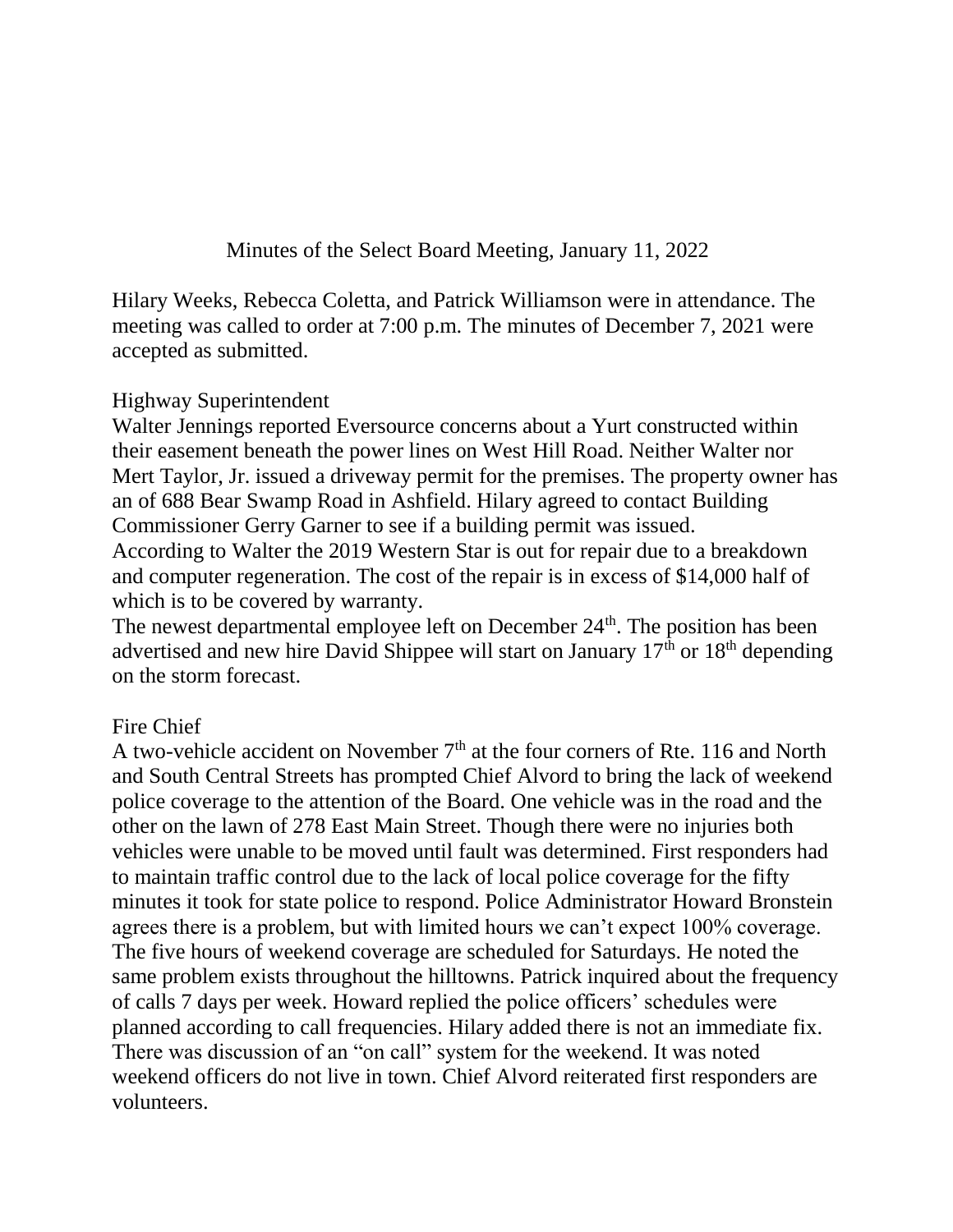The Open Burning Permit regulations are very specific. The open-air burning season begins January  $15<sup>th</sup>$  through May  $1<sup>st</sup>$ . Burning without a permit will result in a \$100 fine. All requests for permits must made the day prior to burning before 7:00 p.m. at 634-5470. Chief Alvord has published the regulations in the Plainfield Post.

(Howard Bronstein added due to COVID-19 no municipal hearing officer classes have been scheduled.)

## Tree Warden

Tree Warden Robert Mellstrom reported there is \$2,000 in the FY'22 budget for the planting of trees. He referenced state statute that trees can be planted beyond the town's right-of-way with the permission of landowners. It is the responsibility of the tree warden to maintain trees planted beyond the right-of-way for ten years after which trimming and cutting become the responsibility of the landowner. A signed agreement will be required from landowners.

Ten to fifteen bare root trees can be purchased. Species selected for planting are those appropriate for our zone. Bob is working with the Plainfield Tree Alliance on this project.

# Other Business

The Board received a Notice of Intent to sell and/or convert to some other use, land classified as Chapter 61B and taxed under the provision of Chapter 61B of Mass General Law. Hilary moved not to exercise the Town's right of first refusal for land on Bow Street and East Street owned by Jamie Paquette, deed referenced in Book #12622, Page #64 with the lien referenced in Book #12777, Page #44 at the Hampshire County Registry of Deeds. The motion, seconded by Rebecca, was unanimously approved.

Hilary moved to renew Jamie Wooldridge's Class II license for 2022. The motion, seconded by Rebecca, was unanimously approved.

Hilary moved to pay KP Law invoice #134669 in the amount of \$123.28. The motion, seconded by Rebecca, was unanimously approved.

Hilary agreed to write the annual report for the Select Board.

The Division of Local Services has certified the Town's Free Cash at \$229,757 and Broadband Retained Earnings at \$109,743 as of June 30, 2021.

## Appointments/Resignations

Hilary moved to accept Anne Williamson's resignation from the Cultural Council with appreciation and regret. The motion, seconded by Rebecca, was unanimously approved.

Hilary moved to appoint Kevin Greene to the Planning Board through